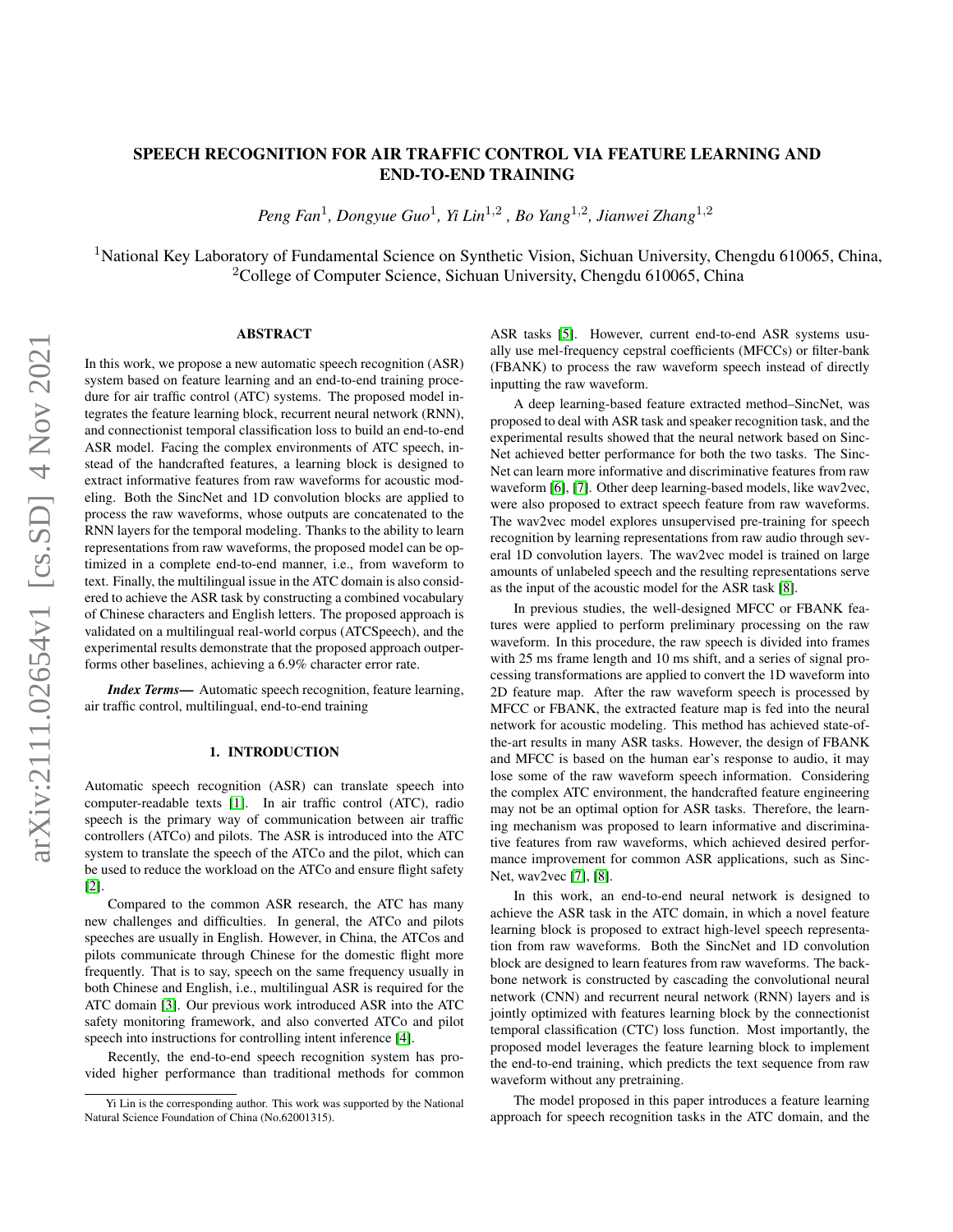

Fig. 1: The architecture of the proposed end-to-end automatic speech recognition system. The model consists of the feature learning block and the backbone network. A feature learning block is used to learn features from the raw waveforms.

work in this paper is dedicated to solving the multilingual speech recognition problem in the ATC domain. The experimental results show that our approach outperforms other baselines on the ATC-Speech corpus, achieving a 6.9% character error rate (CER), i.e., 0.9% absolute CER reduction over other baselines.

## 2. RELATED WORK

With the rapid development of deep learning techniques in the past decades, it has outperformed the conventional methods for the ASR task [\[9,](#page-4-8) [10\]](#page-4-9). For the common ASR applications, the SincNet was proposed to be combined with end-to-end architecture, which achieved higher accuracy on Wall Street Journal corpus [\[11\]](#page-4-10). In addition, the sinc-convolution was combined with the depthwise convolutions to construct the lightweight sinc-convolutions (LSC) model [\[12\]](#page-4-11), which serves as a learnable feature extraction block for end-to-end ASR systems with minor trainable parameters. Furthermore, the wav2vec2.0 is combined with the BERT to construct an end-to-end ASR model, achieving higher performance by learned features from pre-trained models [\[13\]](#page-4-12).

For the ASR research in the ATC domain, several state-of-the-art ASR models were applied to build a benchmark, which was trained on more than 170 hours of ATC speech [\[14\]](#page-4-13). The contextual knowledge was integrated into the ASR model to achieve semi-supervised training, which provided better performance for recognizing callsign of the ATC instruction [\[15\]](#page-4-14). Our previous work built a unified framework for multilingual speech recognition in the ATC system to translate ATC and pilot multilingual speech to text [\[3\]](#page-4-2). To deal with the scare of high quality annotated training data in the ATC domain, a novel method was proposed to leverage pretraining and transfer learning [\[16\]](#page-4-15).

## 3. METHODLOGY

In this work, a complete end-to-end architecture is proposed to achieve the multilingual ASR task in the ATC domain by cascading a feature learning block and backbone network. Both the SincNet and convolutional layers are applied to formulate a feature learning block to extract high-level representations from raw waveforms. By combining with the backbone network (referred to the Deep Speech 2 model [\[17\]](#page-4-16)), the proposed model is finally optimized by the CTC loss function. In addition, to consider the multilingual ASR issue in the ATC domain, a special vocabulary is built based on the Chinese characters and English letters. The architecture of the proposed model is illustrated in Fig.1. Thanks to the design of the feature learning block, the proposed model is able to directly predict the text sequence from the waveforms and can be optimized in an endto-end manner with the goal of an ASR task, instead of a pretraining task.

## 3.1. Feature learning block

In the ATC domain, the ASR task faces the challenges of multilingual language, complex background noise, etc, which results in the fact that the handcrafted feature engineering may not be an optimal option for the ASR task. Therefore, the feature learning block is applied to extract features from raw waveforms in a learnable way, which further supports the acoustic modeling of the ASR task.

In this work, a novel feature learning block is proposed to learn informative features from raw waveforms, whose outputs are generated by concatenating the feature maps of different learning paths. In general, the feature learning block consists of two paths: a) Sinc-Net path: including a sinc-covolutional layer and four convolutional layers. The configurations are as follows: filter-sizes [129, 3, 3, 3, 3], strides [1, 1, 1, 1, 1], max pooling size [3, 3, 3, 3, 3] and ReLU activations. b) Common convolutional path: including four convolutional layers, whose configurations are the same as that of the SincNet path to keep the same feature map size, supporting the concatenation operation of the two paths.

SincNet is a novel convolutional neural network, it first layer is Sinc-convolution. The Sinc-convolution layer is an improved neural network based on the parametrized Sinc functions, which has the ability to learn task-oriented features from speech signal directly. In general, the convolution operation is defined as follows:

$$
y[n] = x[n] * h[n] = \sum_{l=0}^{L-1} x[l] \cdot h[n-l]. \tag{1}
$$

$$
y[n] = x[n] * g[n, \theta], \tag{2}
$$

where  $*$  is convolution operation,  $x[n]$  is a chunk of the speech signal,  $h[n]$  is a filter with length L, and  $y[n]$  is final filtered result.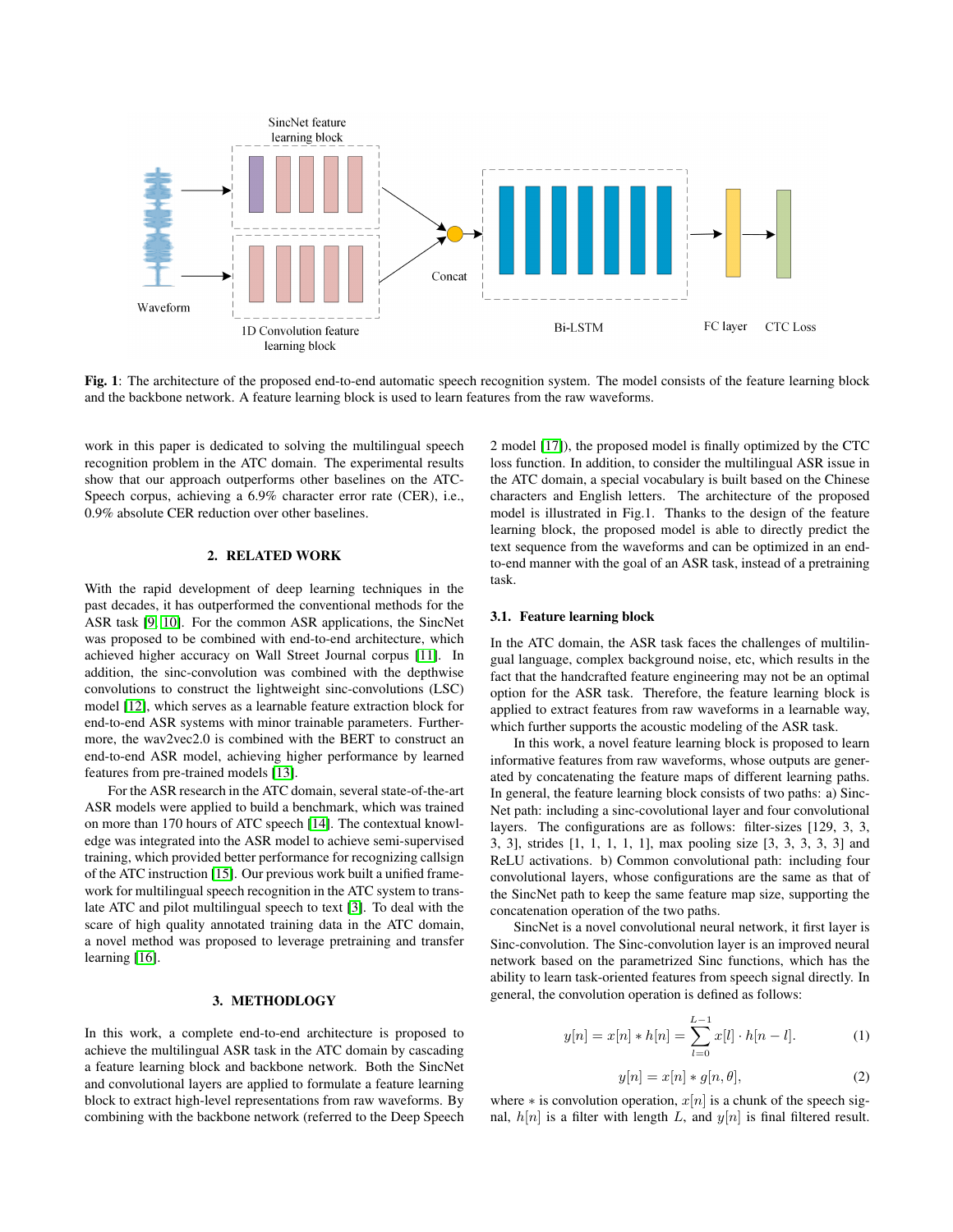Compared to a large number of parameters in the common CNN block, the Sinc-convolution operator is able to achieve the signal processing with much fewer trainable parameters by defining the filter function  $g$ . In this work, the rectangular bandpass filter is applied to serve as the filter-bank to implement the speech processing, this function  $g$  can be written in the time domain as follow:

$$
g[n, f_1, f_2] = 2f_2 sinc(2\pi f_2 n) - 2f_1 sinc(2\pi f_1 n). \tag{3}
$$

In the above function, the *sinc* function is defined as  $sinc(x)$  =  $sin(x)/x$ , where  $f_1$  and  $f_2$  are the learned low and high cutoff frequency of the bandpass filter, respectively. The parameter  $f$  is randomly initialized in the range of  $[0, f_s/2]$ , and  $f_s$  is the sample rate of the speech signal.

$$
g_w[n, f_1, f_2] = g[n, f_1, f_2] \cdot w[n]. \tag{4}
$$

$$
w[n] = 0.54 - 0.46 \cos(\pi n/L). \tag{5}
$$

Furthermore, to smooth out the abrupt discontinuities at the end of q, an available option is used to make q multiplied by a window function  $w$ , such as the popular Hamming window [\[7\]](#page-4-6).

### 3.2. The backbone network

Our work is motivated by the end-to-end ASR system Deep Speech 2 [\[17\]](#page-4-16). In this work, we explore architecture with a feature learning block and backbone network. The backbone network is consists of 7 bidirectional long short-term memory (Bi-LSTM) layers and a fully connected layer, which is further optimized with the CTC loss. The batch normalization is applied to speed up the model convergence, while the dropout layer is used to prevent the overfitting problem. The ReLU is selected as the activation function for the proposed model.

In the proposed end-to-end ASR model, the goal is to predict the text sequence  $L = \{l_1, \ldots, l_m\}$  from the input speech signal  $X = \{x_1, \ldots, x_n\}$ , in which  $l_i$  is from a special vocabulary based on Chinese characters and English letters.

In general, multiple frames in  $X$  correspond to a token of  $L$ . The length of speech frames is usually much longer than the label length. To address this issue, the CTC loss function was designed to achieve the alignment between the speech and label sequence automatically. The  $t$  th frame corresponds to the output label  $k$ . Given the speech input X, the probability of the output sequence  $\pi$  is shown in (6). Therefore, the probability of the final sequence can be obtained by (7), in which  $w$  is the set of all possible sequences. For example, by using ' $\cdot$ ' to denote a blank, both the outputs " $X_1Y_1Z_2$ " and " $XYZ$ " correspond to the final output " $XYZ$ " [\[18\]](#page-4-17).

$$
p(\pi|X) = \prod_{t=1}^{T} y_{\pi_t}^t, \pi_t \in A.
$$
 (6)

$$
p(l|X) = \sum_{\pi \in w^{-1}(l)} p(\pi|X).
$$
 (7)

#### 4. EXPERIMENTS

### 4.1. ATC corpus

In this work, the training data of the proposed model is the ATC-Speech corpus. The ATCSpeech corpus is manually annotated from

a real ATC environment [\[19\]](#page-4-18). The ATCSpeech corpus is a multilingual corpus containing Chinese and English speeches. There are 16939 transcribed English utterances (about 18.69-hour) in the corpus, while 45586 (about 39.83-hour) for Chinese speech. The division for train, validation, and test set can be found in Table 1.

Table 1: Data size of the corpus. "#U" denotes the speeches utterances and "#H" denotes the speeches hours

|          | Train |       | Dev  |      | Test |      |
|----------|-------|-------|------|------|------|------|
| Language | #U    | #H    | #U   | #H   | #U   | #H\% |
| Chinese  | 43186 | 37.77 | 1200 | 1.04 | 1200 | 1.03 |
| English  | 15282 | 16.84 | 850  | 0.95 | 807  | 0.89 |

### 4.2. Experimental configurations

In this work, the proposed model is constructed based on the open framework PyTorch 1.7.0. The training server was equipped with an Intel i7-9700 processor, a single NVIDIA TITAN RTX GPU, 32-GB memory, and an Ubuntu 18.04 operating system.

During the model training, the Adam optimizer is used to optimize the trainable parameters. The initial learning rate is 0.0001. The batch size is set to 32. In the first epoch, the speech samples are sorted in reverse order (based on speech duration) to detect the overflow of GPU memory as early as possible. In the following epochs, the training samples are shuffled to improve the model robustness. The vocabulary is built on the Chinese characters and English letters, and also with some special tokens ( $\langle UNK \rangle$ ,  $\langle SPACE \rangle$ ). Finally, a total of 705 tokens in the vocabulary. As in [\[19\]](#page-4-18), the Deep Speech 2 [\[17\]](#page-4-16), Jasper [\[20\]](#page-4-19), and Wav2Letter++ [\[21\]](#page-4-20) are selected as the baselines, which are applied to achieve the monolingual and multilingual ASR task in this work. In order to ensure the fairness of the experiment, all those models are trained on the same dataset (ATC-Speech) without extra training data.

To confirm the effectiveness of the acoustic model, no language model is integrated into the ASR decoding procedure, i.e., greedy strategy.

## 4.3. Overall results

In this section, all the models are applied to achieve both monolingual and multilingual ASR tasks. To confirm the efficacy of the feature learning block, the handcrafted feature engineering is performed to generate the input for baseline models. The experimental results for all the models are reported in Table 2-4.

In general, the proposed approach yields the highest performance among all the models for both monolingual and multilingual ASR tasks. In general, the Deep Speech 2 baseline obtains better performance among the three baselines. This can be attributed to the that the temporal modeling provides significant performance improvement for the ASR task, which is also the motivation of our backbone network. In addition, the multilingual ASR system is able to obtain higher accuracy than that of the monolingual ASR system, benefiting from the larger dataset and prominent discrimination between Chinese and English. Specifically, for the Chinese speech, the proposed model achieves 7.6% CER, i.e., 0.5% absolute CER reduction over the Deep Speech 2 model. For the English speech, the proposed model obtains 0.4% absolute CER reduction over the Jasper model (highest baseline accuracy), and the final CER reaches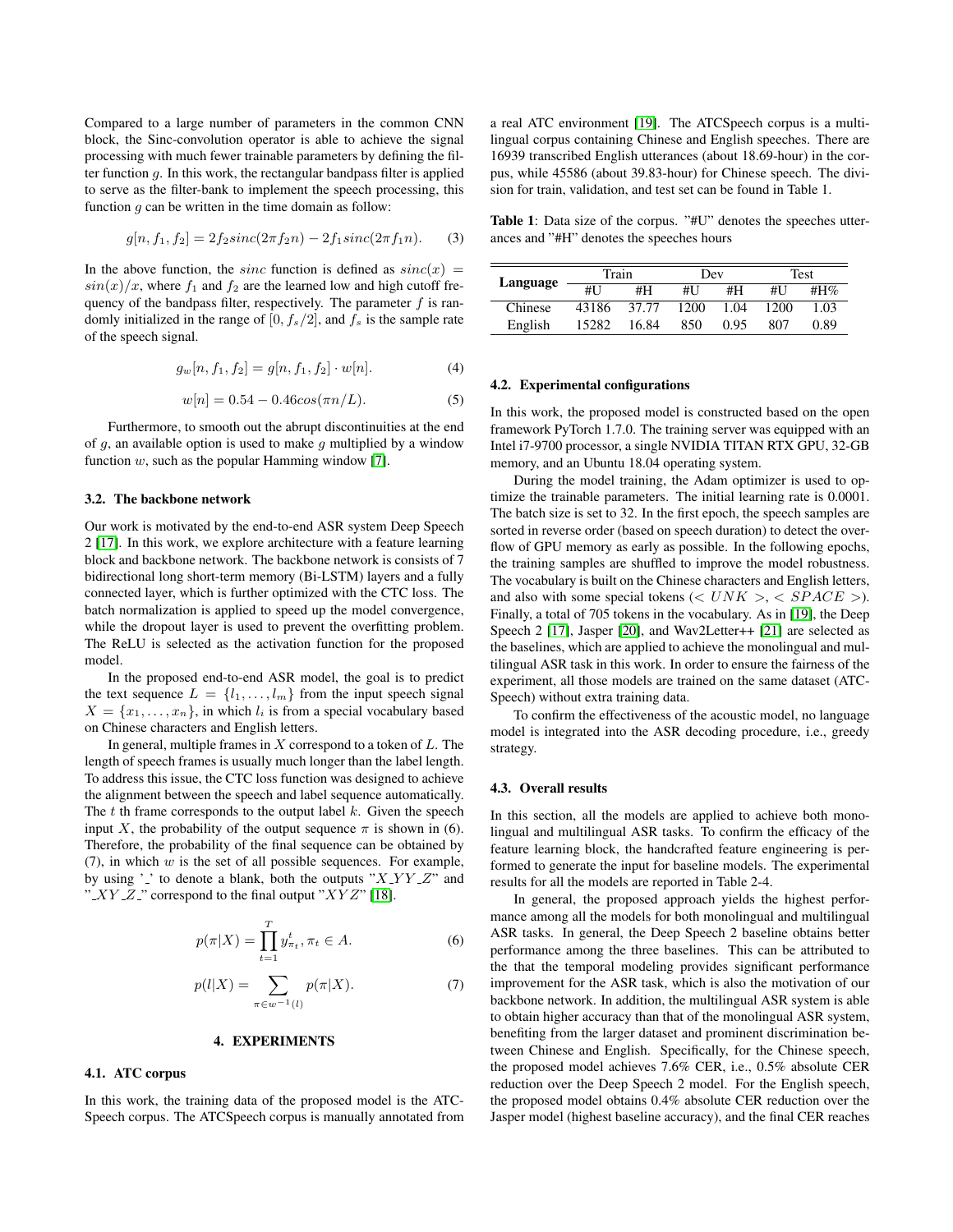8.9%. To be specific, for the multilingual ASR task, the proposed model achieves higher performance than that of the monolingual ASR system, achieving 6.9% CER. The results also confirm the effectiveness of the feature learning block in the proposed model, which learns more informative and discriminative features for the ASR task.

Table 2: The result of Chinese speech. "Fea." details the type of input features employed, and "Training" denotes the loss and epoch of the training. "Dev" denotes the validation dataset. Results are expressed in CER.

| <b>Models</b>                | Fea.         | Training |     | Dev                   | Test |
|------------------------------|--------------|----------|-----|-----------------------|------|
|                              |              |          |     | Loss Epoch CER % CER% |      |
| DS2 [19]                     | $FBANK$ 0.53 |          | 33  | 81                    | 8.1  |
| Jasper10*3 [19] FBANK 2.45   |              |          | 101 | 11.2.                 | 11.3 |
| Wav2letter++ [19] FBANK 2.37 |              |          | 136 | 14.2.                 | 14.3 |
| <b>OUTS</b>                  | R AW         | 0.26     | 105 | 76                    | 76   |

Table 3: The result of English speech.

| <b>Models</b>                  | Fea.       | Training |     | Dev                  | Test |
|--------------------------------|------------|----------|-----|----------------------|------|
|                                |            |          |     | Loss Epoch CER% CER% |      |
| DS2 [19]                       | FBANK 0.54 |          | 107 | 10.4                 | 10.4 |
| Jasper10 $*3$ [19]             | FBANK 0.91 |          | 200 | 9.2                  | 9.3  |
| Wav2letter++ $[19]$ FBANK 1.06 |            |          | 307 | 11.3                 | 11.4 |
| ours                           | R AW       | 0.21     | 150 | 89                   | 8.9  |

Table 4: The result of multilingual speech.

| <b>Models</b>   | Fea.              |      | Training | Dev  | <b>Test</b> |
|-----------------|-------------------|------|----------|------|-------------|
|                 |                   | Loss | Epoch    | CER% | CER%        |
| DS <sub>2</sub> | $FBANK$ 0.45      |      | 30       | 7.8  | 7.8         |
| Jasper $10*3$   | <b>FBANK</b> 2.35 |      | 97       | 10.0 | 10.1        |
| Wav2letter++    | FBANK             | 2.29 | 115      | 12.3 | 12.4        |
| ours            | R AW              | 0.26 | 102      | 69   | 6.9         |

## 4.4. Ablation study

In this section, we explore different convolution configurations of the SincNet by ablations to find an optimal model architecture. As illustrated in [\[7\]](#page-4-6), the size of the convolution kernel and the size of max pooling will affect the risk of aliasing in the filtered signal. The kernel size of 251 (as in [\[7\]](#page-4-6)) is selected as the baseline for the proposed model in this work.

Considering the higher speech rate in the ATC environment [\[3\]](#page-4-2), a smaller kernel size is designed for the proposed feature learning block (for both the SincNet and common CNN paths), including 129 and 65. For the convolutional operation, a smaller kernel takes fewer frames as a single phoneme state, corresponding to a higher speech rate. The experimental results are listed in Table 5. It can be seen that the proposed model achieves the highest accuracy with the kernel size of 129, which is the optimal option for the ATCSpeech corpus.

In addition, the contribution of the different paths in the feature learning block is also considered to improve the final performance. As listed in Table 6, a total of 4 configurations are designed in this ablative study, including the single path (a and b) and two paths (c

Table 5: The result of the model with different SincNet kernel sizes. "Kernel Size" details the kernel size of the proposed method first convolution layer

| <b>Kernel Size</b> |      | <b>Training</b> | Dev  | <b>Test</b> |
|--------------------|------|-----------------|------|-------------|
|                    | Loss | Epoch           | CER% | CER%        |
| 251                | 0.31 | 90              | 7.3  | 7.4         |
| 129                | 0.26 | 102             | 6.9  | 6.9         |
| 65                 | 0.25 | 95              | 70   | 71          |

and d). As can be seen from the experimental results, both the four configurations achieve desired performance improvement baseline models, i.e., 7.4% CER v.s. 7.8 % CER, which confirms the effectiveness of the learning mechanism for the ASR task in the ATC domain. In general, the two paths configuration achieves higher performance than that of the single path, which benefits from the model capacity for learning diverse task-oriented features. In addition, the single path SincNet (a) is able to obtain comparable performance with that of the two paths SincNet (c), which indicates that only simply accumulating the same architecture fails to learn informative features for improving the ASR performance. Finally, the proposed model achieves the most significant performance improvement (6.9% CER) by concatenating the SincNet and CNN block, which support the motivation of model design in this work. In conclusion, both the model capacity and the feature diversity are indispensable to tackle the ASR specificities in the ATC domain.

Table 6: The results of different feature learning networks Structure. "Models" is the backbone network with different feature learning block

| Models           |      | Training | Dev  | Test |
|------------------|------|----------|------|------|
|                  | Loss | Epoch    | CER% | CER% |
| 1D CNN $*1$ (a)  | 0.27 | 93       | 7.4  | 7.5  |
| Sinc $Net*1(b)$  | 0.26 | 95       | 7.1  | 7.2  |
| SincNet $*2$ (c) | 0.25 | 97       | 7.1  | 7.1  |
| ours(d)          | 0 26 | 102      | 69   | 6 ዓ  |

### 5. CONCLUSION

In this work, we propose using the feature learning method for endto-end ASR tasks in the ATC domain, which results in better recognition performances without extra training data. The proposed method allows direct end-to-end training. For the ASR in the ATC domain, the proposed feature learning block can learn more meaningful information from raw waveforms, and the feature learning-based ASR system performance beyond the handcrafted feature learning-based ASR system. Moreover, the two-path feature learning block can learn more diverse features than that of the single-path feature learning ASR system in the field of ATC. In addition, it is also found that adding SincNet paths cannot further improve the final performance, while better results can be obtained by cascading SincNet and 1D CNN feature learning blocks. Thanks to the increased capacity of the proposed model, more diverse features can be learn in ASR tasks in the ATC domain. The experimental results have demonstrated the proposed method outperforms other baselines in multilingual ASR tasks on ATCSpeech corpus.